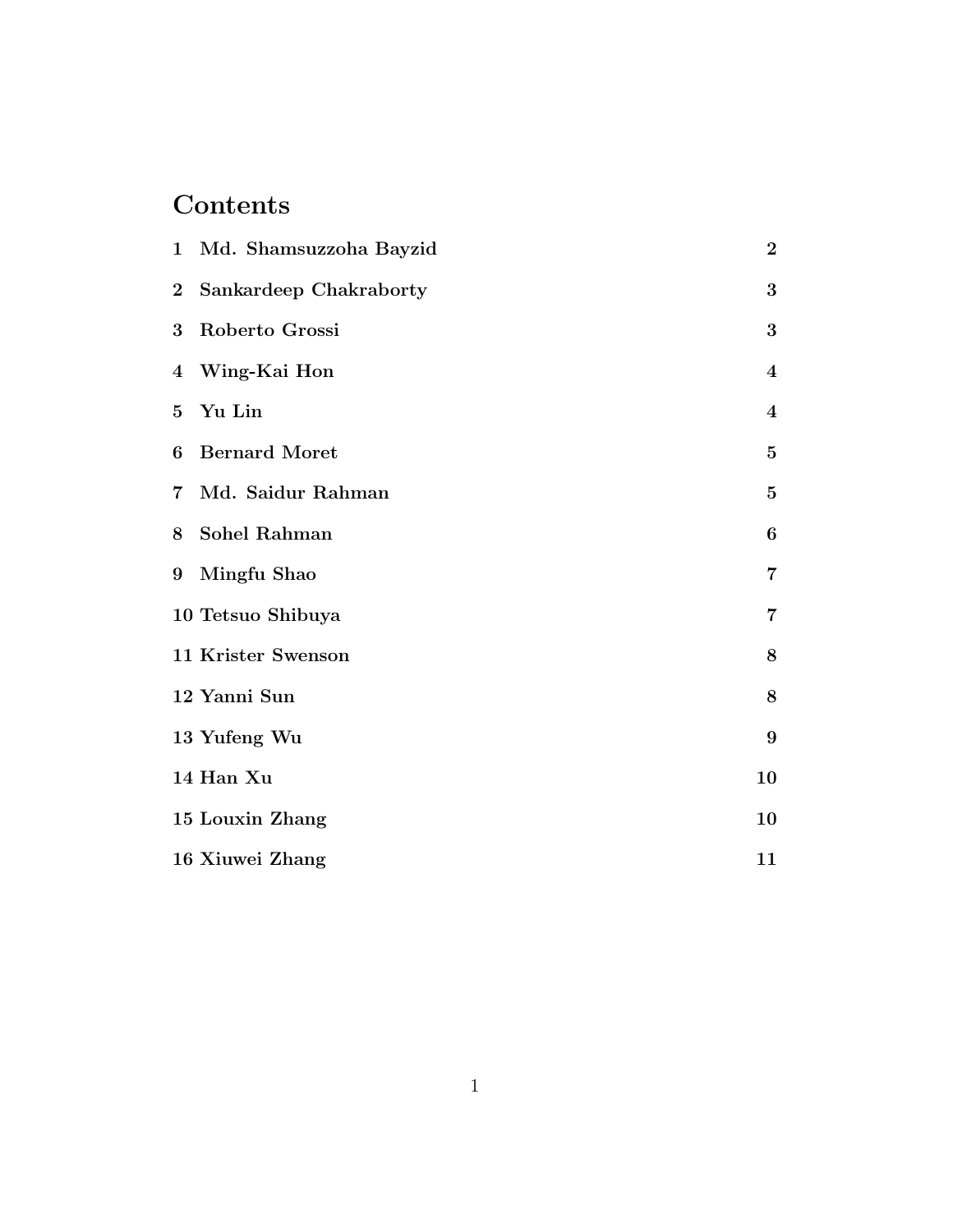# Abstracts

Combinatorial Problems of Strings and Graphs and Their Applications in Bioinformatics Part 2

4–15 April 2022

## 1 Md. Shamsuzzoha Bayzid

Bangladesh University of Engineering and Technology, Bangladesh Genome-scale species tree estimation from quartets

### Abstract

A species tree represents the evolutionary history of a group of organisms, while a *gene tree* represents the evolutionary pathways of a particular gene within a group of species. Estimations of species trees are typically based on multiple genes, in some cases from throughout the genome. However, species tree estimation from genes sampled from throughout the whole genome is complicated due to the gene tree-species tree discordance. Incomplete lineage sorting (ILS) is one of the most frequent causes for this discordance. Quartet-based methods for estimating species trees from a collection of gene trees are becoming popular due to their high accuracy and statistical guarantee under ILS. Generating quartets with appropriate weights, where weights correspond to the relative importance of quartets, and subsequently amalgamating the weighted quartets to infer a single coherent species tree allows for a statistically consistent way of estimating species trees. In this talk, I will discuss quartet-based species tree estimation methods. I will particularly present wQFM, a new method that matches or improves on the accuracy of ASTRAL, one of the most accurate and widely used coalescent-based species tree estimation methods.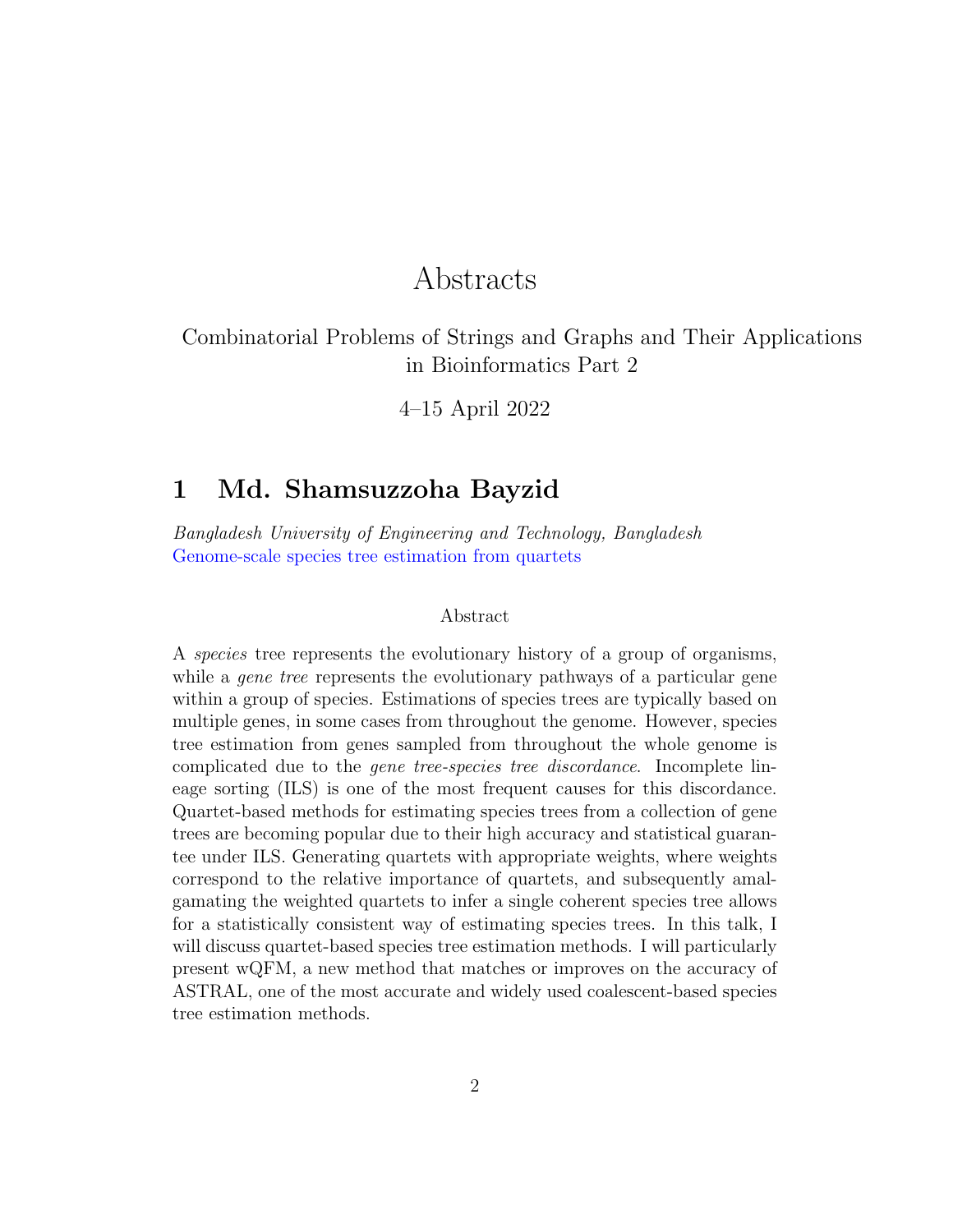# 2 Sankardeep Chakraborty

The University of Tokyo, Japan

Succinct data structures for automata with optimal membership query

### Abstract

Finite automata are basic and fundamental combinatorial objects with myriad applications. In this talk, we show how one can represent these objects optimally. Furthermore, given a string x, a very basic and important query is to figure out if x belongs to the language accepted by the automata. We show that it is possible to support this membership query efficiently. If time permits, we also show some extensions of the basic data structures for some special cases.

### 3 Roberto Grossi

Università di Pisa, Italy Fast assessment of Eulerian trails in graphs, and its relation to sequences

### Abstract

An Eulerian Trail (ET) traverses all the edges of a directed graph  $G = (V, E)$ exactly once. Given an integer z, we want to assess whether there are at least z node-distinct ETs in G, where two ETs are node-distinct if their sequences of nodes are different. This problem has been formalized by Bernardini et al. [ALENEX 2020] as the core computational problem in several string processing applications. We show how to design a combinatorial algorithm for assessing ETs that requires  $O(z - E)$  time and does not need the well known BEST theorem.

Joint work with A. Conte, G. Loukides, N. Pisanti, S. P. Pissis and G. Punzi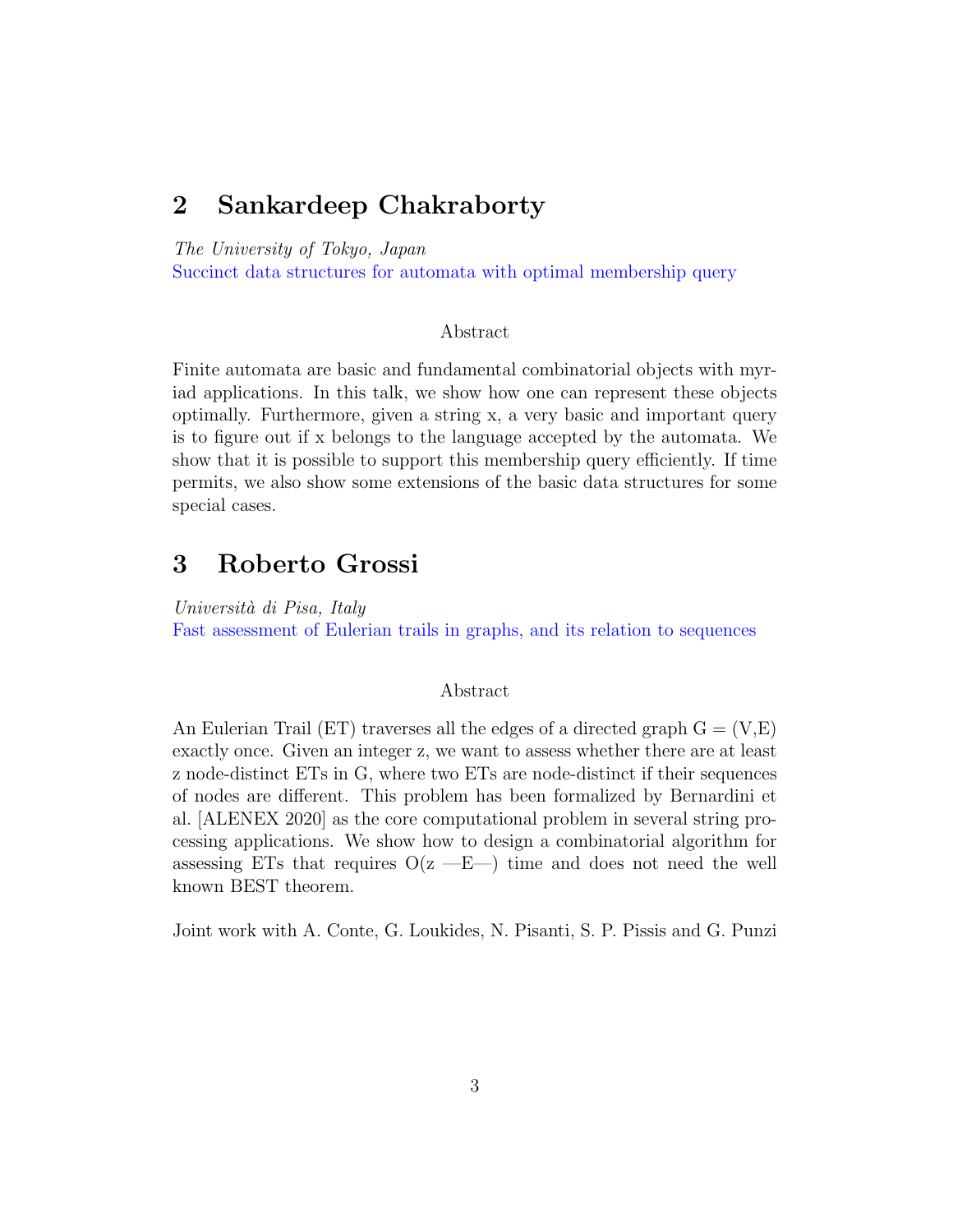# 4 Wing-Kai Hon

National Tsing Hua University, Hsinchu FM-Indexing grammars induced by suffix sorting

### Abstract

Run-length compressed Burrows–Wheeler transform (RLBWT) used in conjunction with the backward search introduced in the FM index is the centerpiece of most compressed indexes working on highly-repetitive data sets like biological sequences. Compared to grammar indexes, the size of the RLBWT is often much bigger, but queries like counting the occurrences of long patterns can be done much faster than on any existing grammar index so far. In this talk, we combine the virtues of a grammar with the RLBWT by building the RLBWT on top of a special grammar based on induced suffix sorting. Our experiments reveal that our hybrid approach outperforms the classic RLBWT with respect to the index sizes, and with respect to query times on biological data sets for sufficiently long patterns, which could be interesting for aligning long reads in bioinformatics.

This is a joint work with Jin-Jie Deng, Dominik Köppl, and Kunihiko Sadakane.

# 5 Yu Lin

Australian National University, Australia Binning metagenomic sequences

### Abstract

Metagenomics studies have provided key insights into the composition and structure of microbial communities found in different environments. Among the techniques used to analyze metagenomic data, binning is considered as a crucial step in order to characterize the different species of microorganisms present in microbial communities. We propose two binning methods, Graph-Bin and MetaBCC-LR, to bin metagenomic sequences. GraphBin makes use of the assembly graph to refine binning results and to enable detecting shared sequences among multiple species. MetaBCC-LR is a reference-free binning method which directly clusters long reads based on their k-mer coverage histograms and oligonucleotide composition.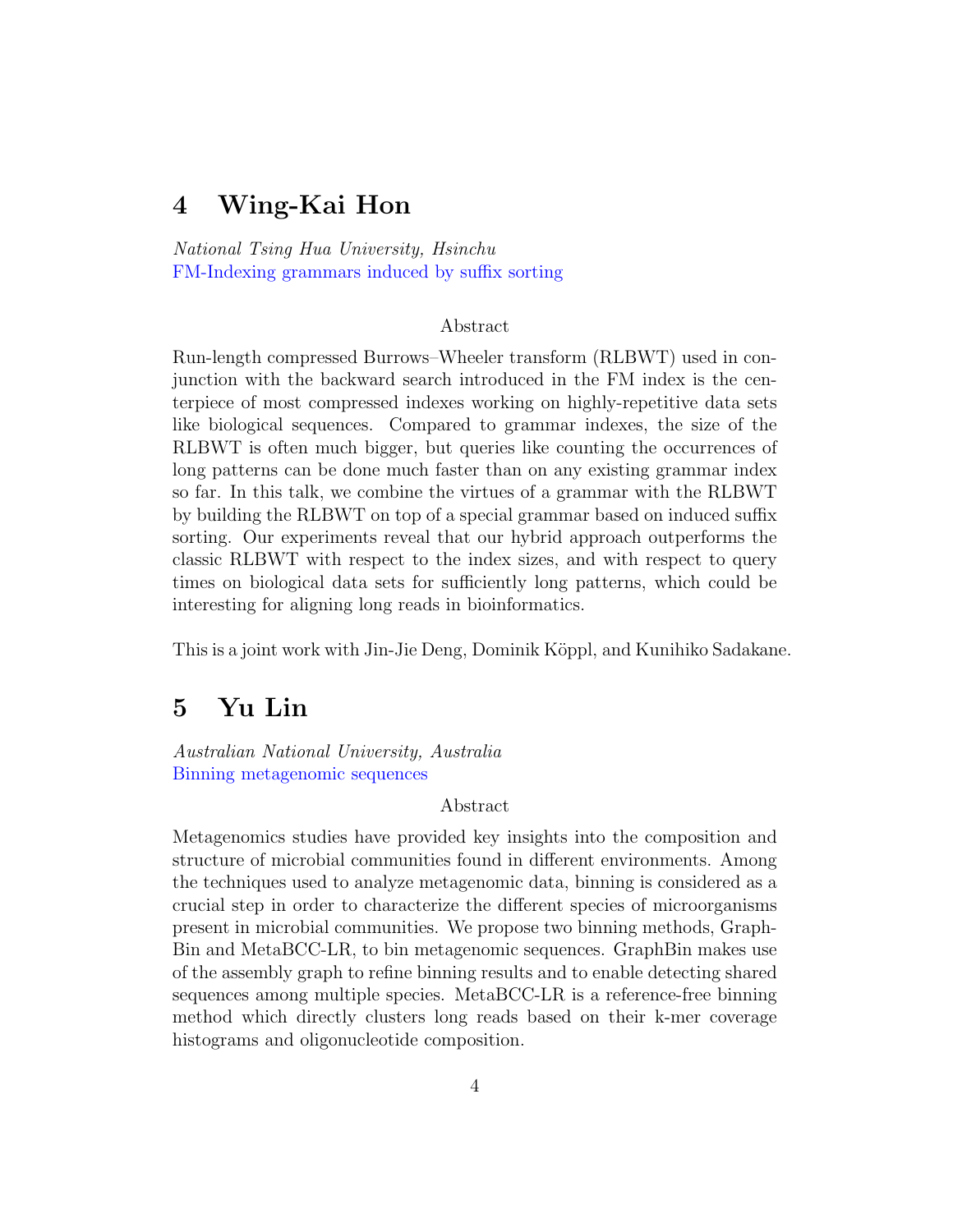## 6 Bernard Moret

Ecole Polytechnique Fédérale de Lausanne (EPFL), Switzerland Randomized algorithms in computational biology

### Abstract

Randomized algorithms are a mainstay of algorithmic development in Computer Science. They are typically much simpler than deterministic algorithms with comparable performance and more robust thanks to their stochastic component. However, they have yet to see much use in computational biology. In this talk, I will briefly present the general idea on two trivial problems, then illustrate two applications to phylogenetics, both algorithms to measure tree-to-tree distances: one creating randomized fingerprints for a pair of trees and the other combining fingerprints, bounded-error projection into a random subspace (Johnson-Lindenstrauss lemma), and hashing, to compute all pairwise tree-to-tree distances in a forest faster than any deterministic algorithm.

## 7 Md. Saidur Rahman

Bangladesh University of Engineering and Technology, Bangladesh Research on pairwise compatibility graphs: current state and open problems

### Abstract

Let T be an edge weighted tree and  $d_{min}$ ,  $d_{max}$  be two non-negative real numbers where  $d_{min} \leq d_{max}$ . The pairwise compatibility graph (PCG) of T for  $d_{min}, d_{max}$  is a graph G such that each vertex of G corresponds to a distinct leaf of  $T$  and two vertices are adjacent in  $G$  if and only if the weighted distance between their corresponding leaves lies within the interval  $[d_{min}, d_{max}]$ . A graph G is a PCG if there exist an edge weighted tree T and suitable  $d_{min}, d_{max}$  such that G is a PCG of T. The class of pairwise compatibility graphs was introduced to model evolutionary relationships among a set of species. Since not all graphs are PCGs, researchers become interested in recognizing and characterizing PCGs. In this talk I review the results regarding PCGs and some of its variants. I also discuss some open problems which we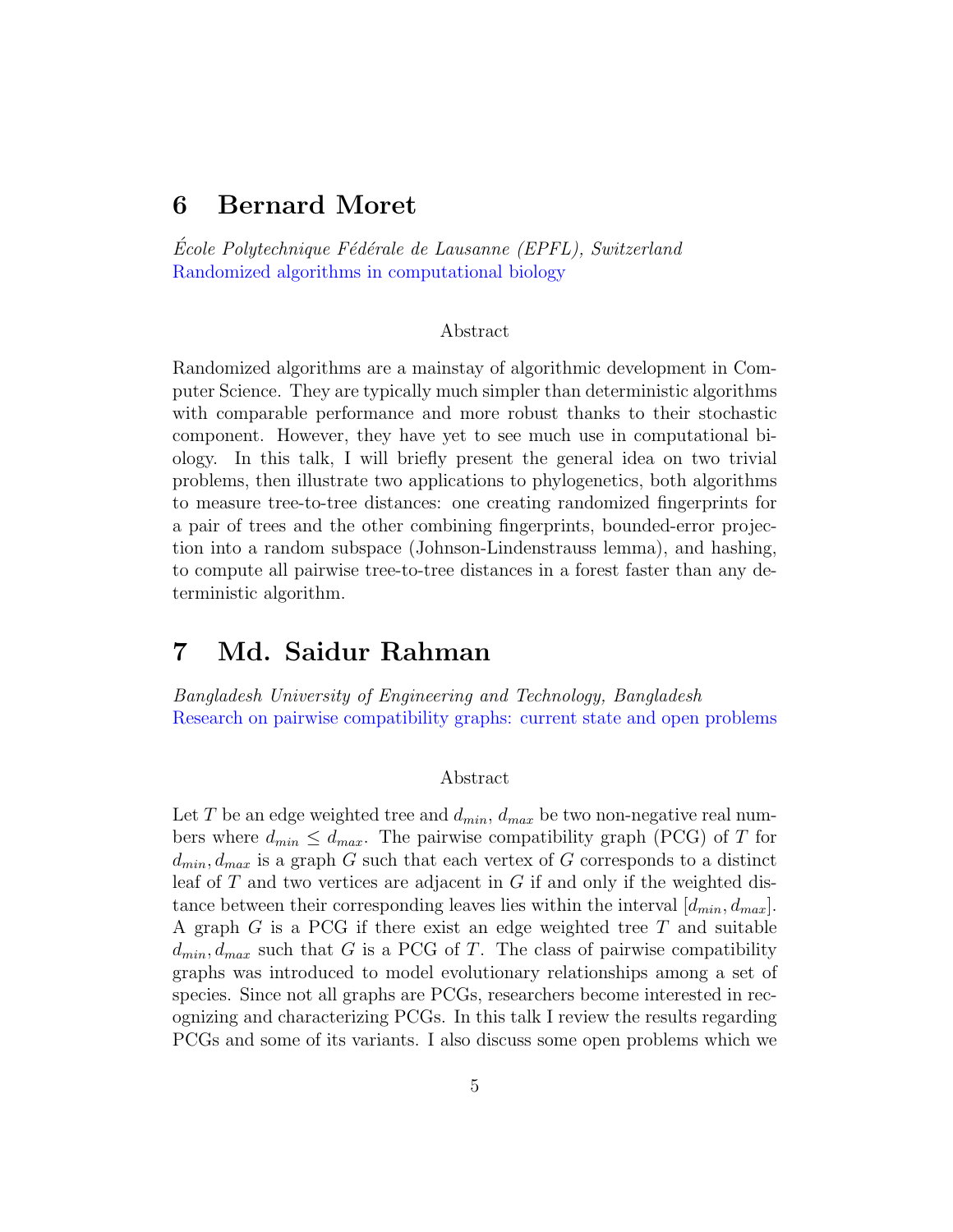are considering over the years. The talk is based on my joint works with M. N. Yanhaona, M. S. Bayzid, K. S. M. T. Hossain, S. A. Salma, S. Durocher, D. Mondal, S. Ahmed, B. B. Papan, P. B. Pranto and S. A. Hakim.

### 8 Sohel Rahman

Bangladesh University of Engineering and Technology, Bangladesh Phylogeny-aware MO optimization approach for computing MSA

### Abstract

Multiple sequence alignment (MSA) is an important early step in the pipeline of inferring the phylogenetic tree where the given sequences are arranged according to evolutionary history. The characteristics, as well as the quality of the obtained MSA dramatically influence the accuracy of the estimated tree. Usually, the MSAs are inferred by optimizing a single function or objective. The alignments estimated under one criterion may be different from the alignments generated by other criteria, inferring discordant homologies and thus leading to different hypothesized evolutionary histories relating the sequences. Therefore, multi-objective (MO) optimizations, where multiple conflicting objective functions are being optimized simultaneously to generate a set of alternative alignments, seem appealing and have been considered in the literature. However, no theoretical or empirical justification with respect to a real-life application has been shown for a particular MO formulation. In this talk, we examine whether a phylogeny-aware metric can guide us in choosing appropriate MO formulations that can result in better phylogeny estimation. Employing MO metaheuristics, we demonstrate that (a) trees estimated on the alignments generated by MO formulation are substantially better than the trees estimated on the alignments generated by the state-of-the-art MSA tools and (b) highly accurate alignments with respect to popular measures do not necessarily lead to highly accurate phylogenetic trees.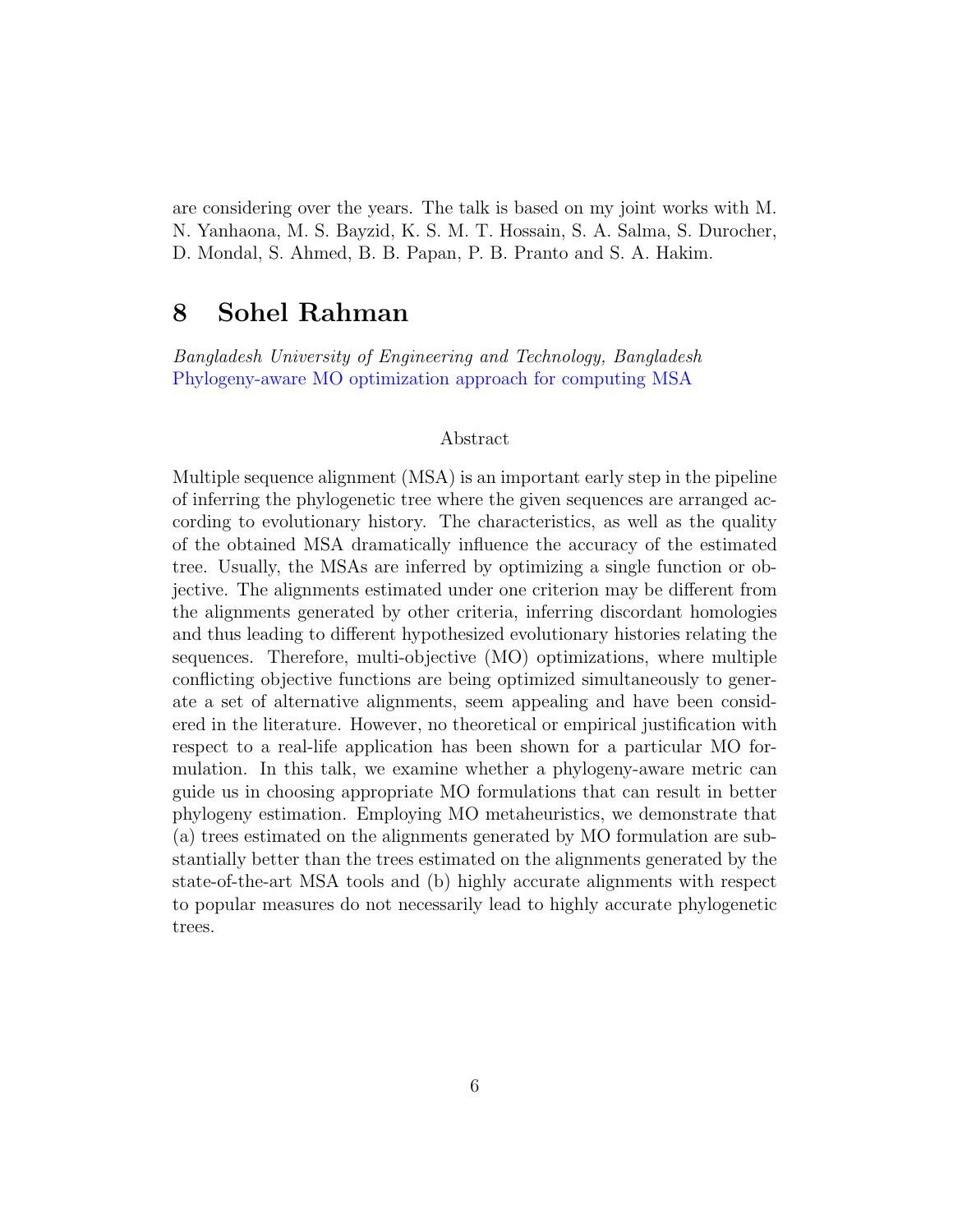# 9 Mingfu Shao

Pennsylvania State University USA SubseqHash and its applications in error-prone long reads analysis

### Abstract

We present Subseq Hash, a hashing function that maps a k-mer to one of its subsequence of length b with highest rank according to an ordering. We analyze the probability of hash collision and propose a linear-time algorithm to construct such a hashing function. Two variants of SubseqHash are proposed with constraints added to speed up its construction and to reduce false positives. Through experimental studies we show that SubseqHash outperforms strobemers and k-mer methods in analyzing long reads with high error-rate, including chaining, and overlap detection.

# 10 Tetsuo Shibuya

The University of Tokyo, Japan Differentially private methods in bioinformatics

### Abstract

Bioinformatics is a research area where we analyze various biomedical data, but many of these data, especially the increasing individual genome data, contain highly sensitive data. When we publish even the simplest statistics of biomedical databases, we need to be very careful so that (preferably) no individual sensitive information will be revealed. Differential privacy is one of the most important measures to evaluate how safe the published data are from the viewpoint of privacy. In this talk, we will give several efficient differential private methods for publishing key statistics in genome association study, such as chi-square test, Fisher's test, Cochran-Armitage's trend test and TDT test.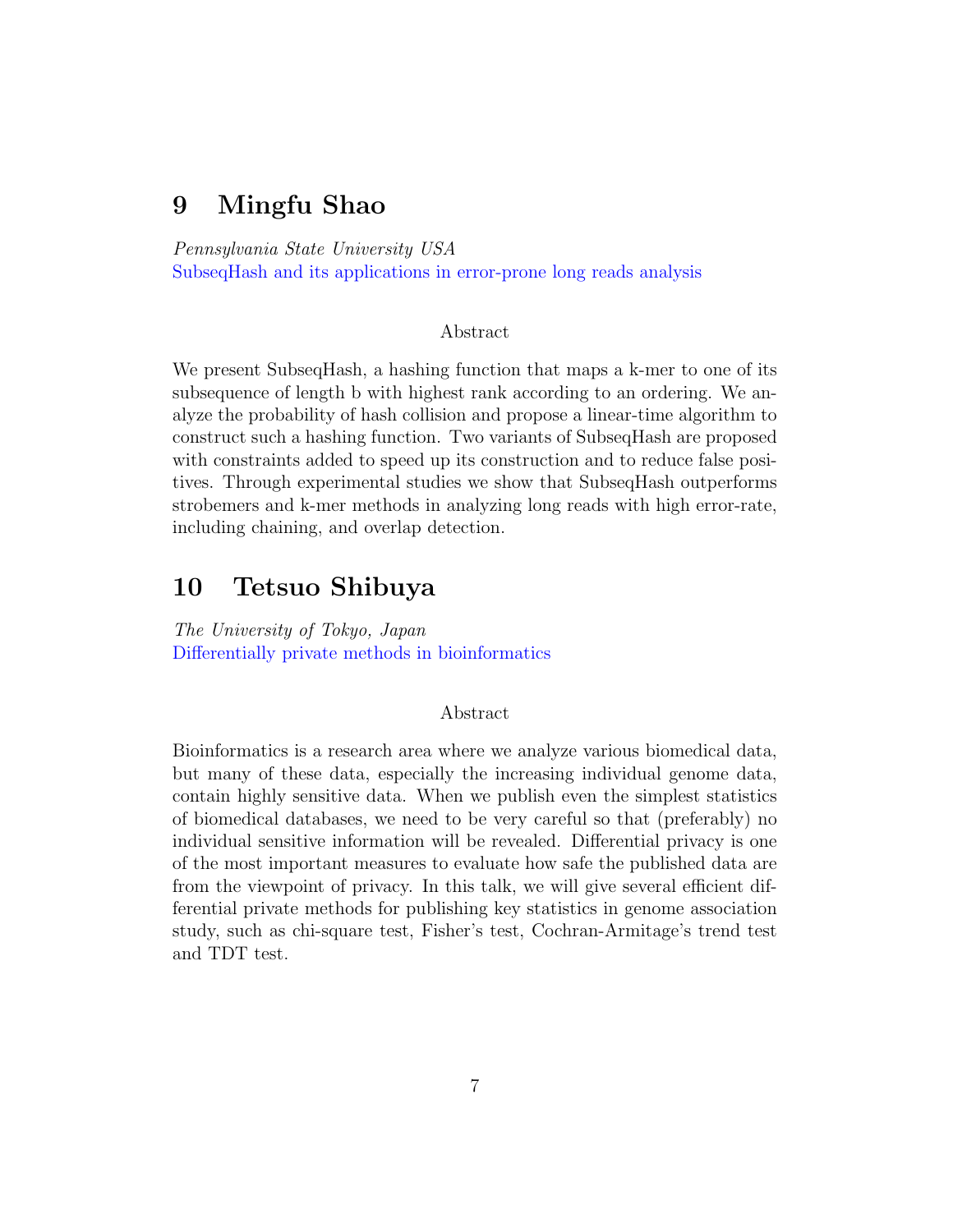### 11 Krister Swenson

LIRMM and CNRS, France

Using quadragulations and planar trees for weighted genome rearrangement

### Abstract

Genome rearrangement has inspired many remarkable algorithmic results in the last 30 years. The applicability of these results has been somewhat limited due to many factors, however, including an inability to inform the choice of rearrangements based on biological information. We present techniques, developed with Pijus Simonaitis, for the weighting of genome rearrangements based on properties of the adjacencies that they act upon. Such weightings facilitate the use of chromatin conformation information, as represented by Hi-C data. The edge-pair weighted rearrangement problem is reduced to the computation of a planar tree linking vertices embedded on a convex polygon. More general weighted rearrangement problems are reduced to the computation of a quadragulation of a convex polygon. We present polynomial time dynamic programs for each of these cases.

### 12 Yanni Sun

City University of Hong Kong, China Charactering viral haplotypes using long reads

### Abstract

Most RNA viruses lack strict proofreading during replication. Coupled with a high replication rate, some RNA viruses can form a virus population containing a group of genetically-related but different haplotypes. Characterizing the haplotype composition in a virus population is thus important to understand viruses' evolution. Many attempts have been made to reconstruct viral haplotypes using next-generation sequencing (NGS) reads. However, the short length of NGS reads cannot cover distant single-nucleotide variants (SNVs), making it difficult to reconstruct complete or near-complete haplotypes. Given the fast developments of third-generation sequencing (TGS)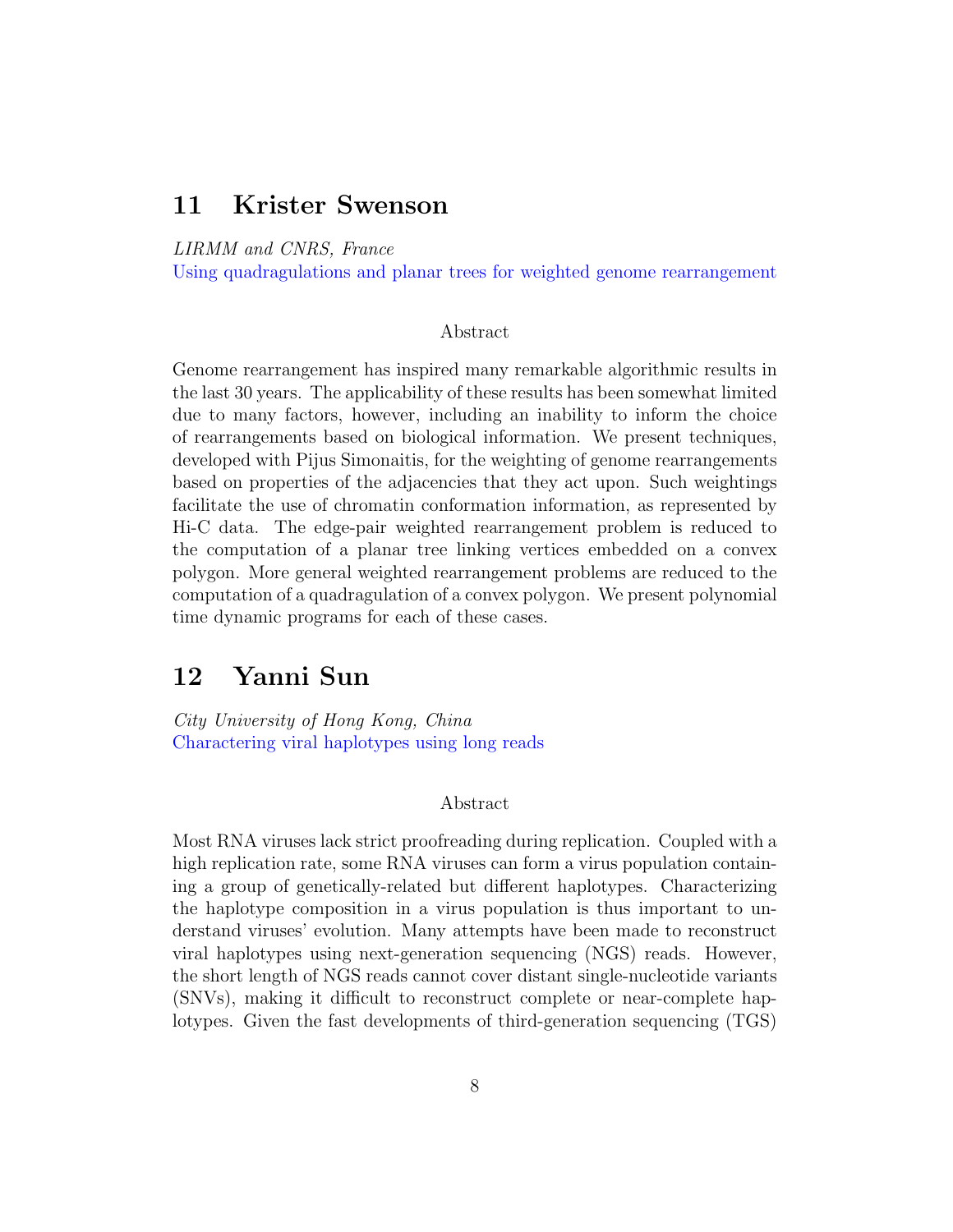technologies, a new opportunity has arisen for reconstructing full-length haplotypes with long reads.

In this talk, I will present our recent contributions to viral haplotype reconstruction using TGS data. The long reads can cover multiple SNVs, making accurate reconstruction of viral haplotypes feasible. We use statistical and learning methods to distinguish real SNVs from sequencing errors from long reads. We tested our method rigorously on multiple datasets and the results show that it can reconstruct viral haplotypes with higher accuracy than available tools.

# 13 Yufeng Wu

University of Connecticut, USA Probability computation for trees and networks under coalescent theory

### Abstract

Coalescent theory is a fundamental theory in population and evolutionary genetics. Applying coalescent theory to inference problems requires computation of probability under various settings. However, accurate computation of coalescent probability in many settings is computationally difficult. In this talk, I will focus on the so-called multispecies coalescent model. Multispecies coalescent concerns genes (lineages) that originate from multiple related populations (species), where coalescent may occur outside the population boundary. Suppose we are given a gene tree (which represent the evolutionary history of a gene of lineages from several populations) and a population tree (for the evolutionary history of populations). Given a gene tree topology and a population tree, the likelihood of the gene tree (called gene tree probability in the literature) is the probability of observing the gene tree topology on the population tree under coalescent theory. In the first part of the talk, I will describe an algorithm (published in a paper in Evolution, 2012) for computing this coalescent probability, which is much faster than a previous algorithm. I will then present an extension (published in a paper in ISMB 2020) which computes the gene tree probability under a more complex network model. I will briefly explain the applications of these two algorithms. Research partly supported by US National Science Foundation under grants CCF-1718093 and IIS-1909425.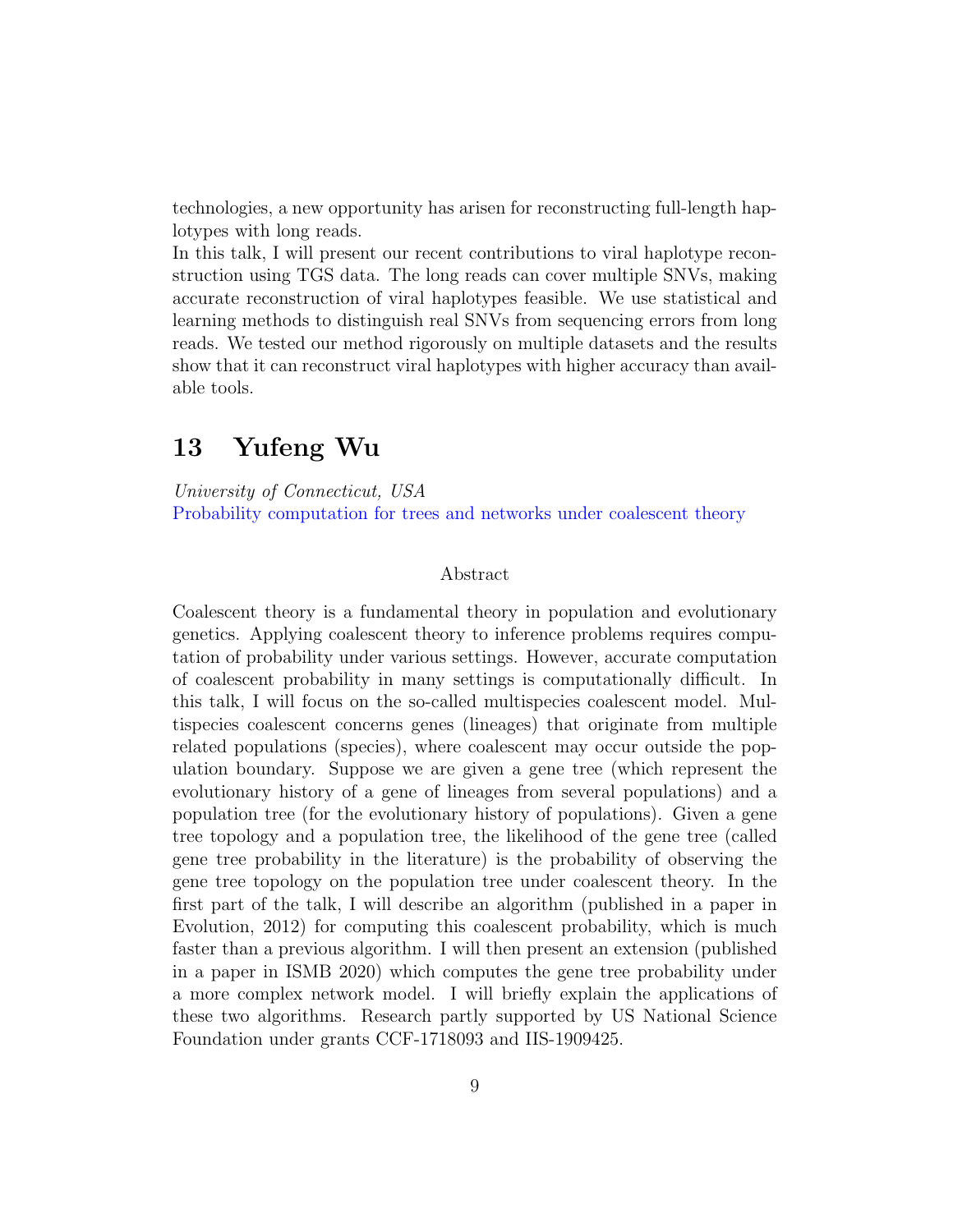# 14 Han Xu

MD Anderson Cancer Center, USA Modeling and prediction of CRISPR/Cas9 sensitivity and specificity

### Abstract

The CRISPR/Cas9 genome editing technology has revolutionized biomedical research. In a CRISPR/Cas9 system, a Cas9 protein and a single guide RNA (sgRNA) form a complex to bind and cleave DNA at targeted locus. The efficiency of cleavage (sensitivity) and the off-target effect (specificity) are highly dependent on the sequence context of sgRNA. In this talk, I will introduce a series of statistical and machine learning methods for the modeling and prediction of CRISPR/Cas9 sensitivity and specificity. These methods collectively address the needs for rational design of sgRNAs and boost the performance of CRISPR/Cas9 experiments. Moreover, the modeling of CRISPR specificity led to a new strategy for robust allele-specific genome editing.

# 15 Louxin Zhang

National University of Singapore, Singapore The Sackin index of simplex networks

#### Abstract

A phylogenetic network is simplex if the child of every reticulation node is a network leaf and every node has at least one child that is not reticulate. Simplex networks are a superclass of phylogenetic trees and a subclass of tree-child networks. The Sacking index of a phylogenetic tree is defined to be the sum of the depths of all the leaves in the tree and is used to measure the balance of the tree. We first present a simple proof that the expected Sackin index of phylogenetic trees with n leaves is  $2^{n-1}n!/a_n$  – n, which is asymptotically  $\Omega(n^{3/2})$ , in the uniform model, where  $a_n$  is the number of phylogenetic trees with n leaves. Generalizing the Sackin index to phylogenetic networks, we further prove that the expected Sackin index of a random simplex network is asymptotically  $\Omega(n^{7/4})$  in the uniform model.